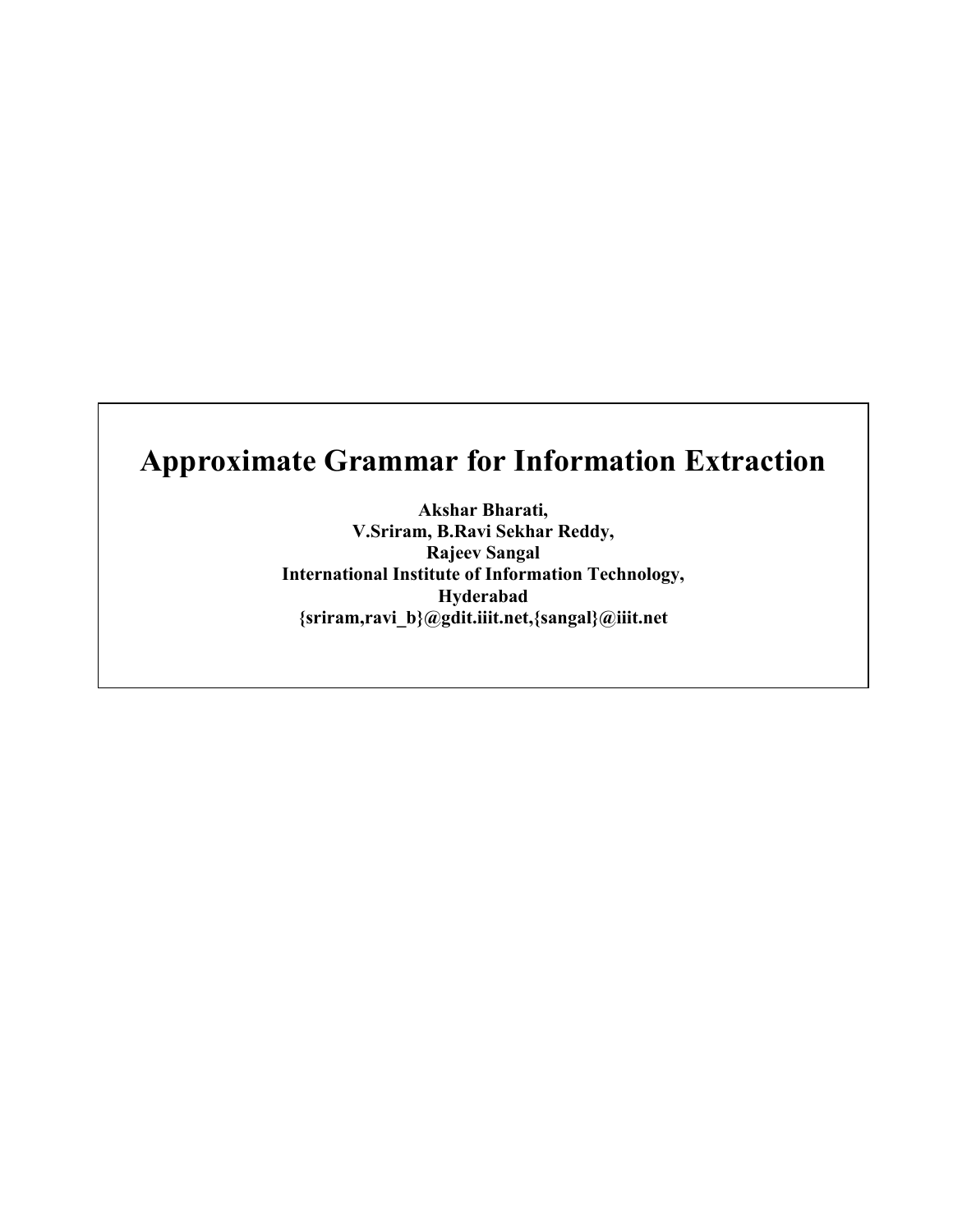# **Approximate Grammar for Information Extraction**

#### **Abstract**

In this paper, we present the concept of *Approximate grammar* and how it can be used to extract information from a document. As the structure of informational strings cannot be defined well in a document, we cannot use the conventional grammar rules to represent the information. Hence, the need arises to design an approximate grammar than can be used effectively to accomplish the task of *Information extraction*. Approximate grammars are a novel step in this direction. The rules of an approximate grammar can be given by a user or the machine can learn the rules from an annotated document. We have performed our experiments in both the above areas and the results have been impressive.

#### **Introduction**

This paper proposes the idea of approximate grammars and its usage towards information extraction. An *informational string* is a sequence of words that convey definite information. For example: The string "India won by 4 wickets at Old Trafford" tells us about a match result. A document contains several informational strings that should be extracted. For example: a document on cricket would contain several informational strings like "the match would be held tomorrow at Lords", "the India-Pakistan match ended in a draw", "Sachin Tendulkar made 67 in 60 balls", etc.

The information extraction system consists of the following two stages,

1. Extraction of *atomic information* or *probe*. This atomic information consists of annotated texts, which fall into categories specific to the domain in consideration. For example: player-name, runs, wickets, venue, etc. could be the probes for Cricket.

2. Getting informational strings from the atomic information or *grouping*.

A document from which information is to be extracted is given to the probe, it first tags atomic information. (Sangal and Bansal, 2001)



(Fig1. Information extraction system)

The second stage groups the atomic information into several groups, which represent the extracted information. To group these atomic units, we are required to know the structure of the document and have the knowledge of all the possible informational strings. The permitted informational strings can be captured by a grammar.

When a document is parsed according to the rules of the grammar, several parses are possible. A normal context-free grammar does not provide a mechanism to select the most appropriate parse from all the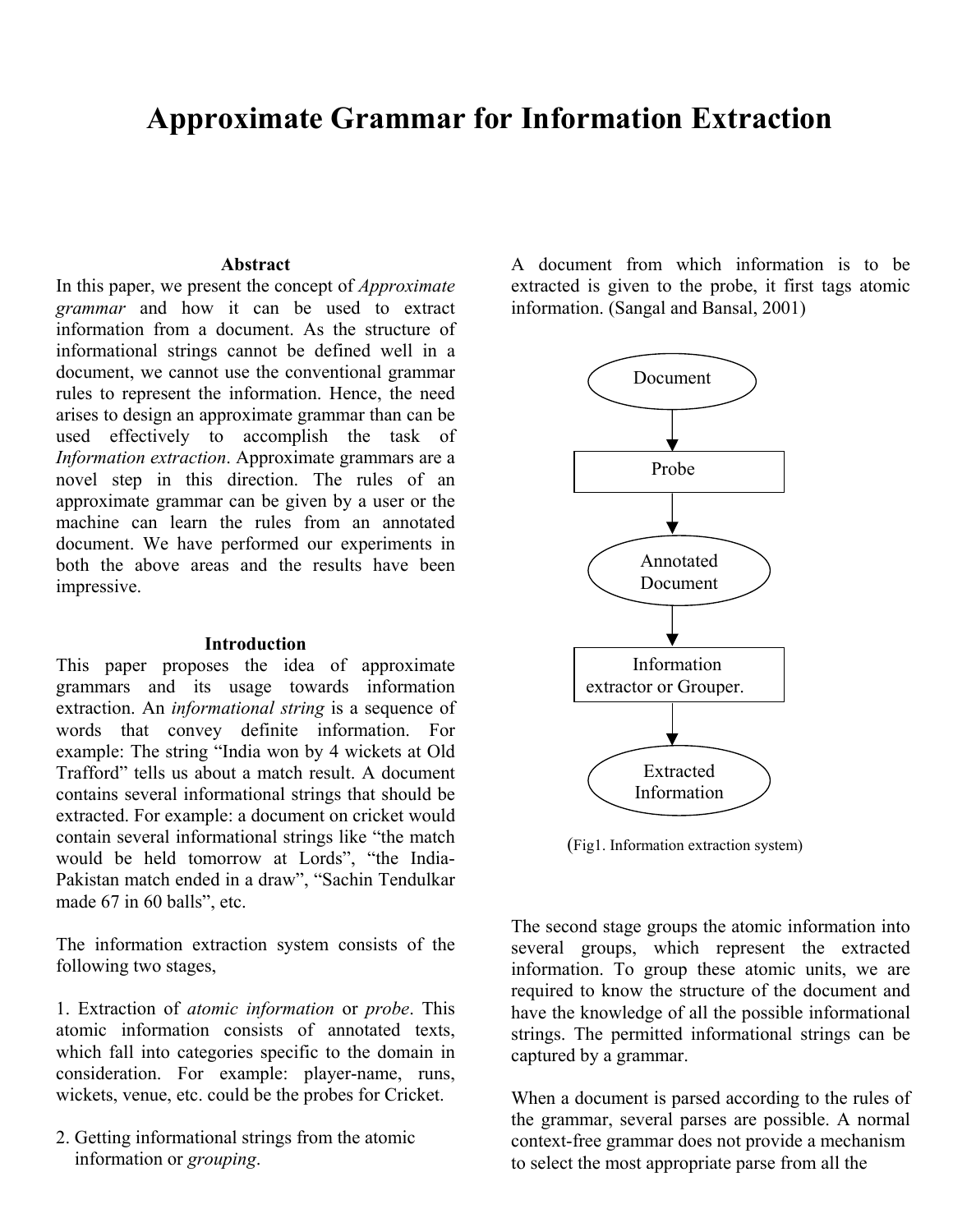possible parses. To make that possible, we need to attach a probability with every rule of our grammar. Also, in an information string we can have redundant words, words that do not contribute to the informational string. These words can be called *noise*. In an informational string, apart from the normal atomic information or probes, we can also have patterns that can help us to extract the informational string. These patterns can be called atomic patterns.

In a document the informational units are usually close to each other. The maximum length of noise gives us the maximum possible distance between two informational units.

From all the above specifications that are useful to extract information, arises the need to have a new type of grammar. Approximate grammar incorporates all the above features and gives us the power, which can be used to do information extraction efficiently.

#### **Structure of Approximate Grammar**

At this point, one could visualize approximate grammar as a set of probabilistic CFG rules with additional features, which are explained in the later part of the paper. The rule of an approximate grammar can take the following form.

*non-terminal = terminals | non-terminals | noise | probability of the rule* 

*terminal: probe | string | root*

"|" denotes OR.

# **Features of Approximate Grammar**

# Probability of a Rule:

Probability associated with a particular rule helps the information extraction system to resolve the ambiguity that arises because of several possible parses.

For example, let's take a part of a document,

"<name> Sachin Tendulkar </name> made <runs> 55 runs  $\langle$  /runs $>$  in that match played at  $\langle$  location $>$ Eden Gardens </location> .The match saw a total of  $\langle \text{runs} \rangle$  300 runs $\langle \text{runs} \rangle$  being made and  $\langle \text{wickets} \rangle$ 5 wickets </wickets> falling. "

Say, we have two rules:

 $1 > \text{IMP} \rightarrow \text{frame}$ } made {runs} {location}  $2 >$  IMP - $>$  {location} saw {runs} {wickets}

IMP: Important informational string

The above rules would give us two parses. The probabilities of the rules attached to each of the above rule would give us the score of the final parse. The parse with the highest score would be selected to give the appropriate informational strings.

#### Atomic strings or Words:

The atomic strings or words make a rule more specific and thus increases the precision with which an informational string is extracted.

For example, considering a part of the document: "<name> Kapil Dev </name> bowled <balls> 5  $\langle$ halls>"

The above string would be extracted using both the following rules,

 $IMP \rightarrow \{name\} \{balls\}$  $IMP \rightarrow \{name\}$  bowled  $\{balls\}$ 

But the second rule is stricter than the first rule and represents the information more precisely.

Noise:

Noise is defined as the pattern in an informational string, which has no relevance other than fact that it appears with the atomic units. So, between any two atomic units of an informational string, noise is permitted by the grammar.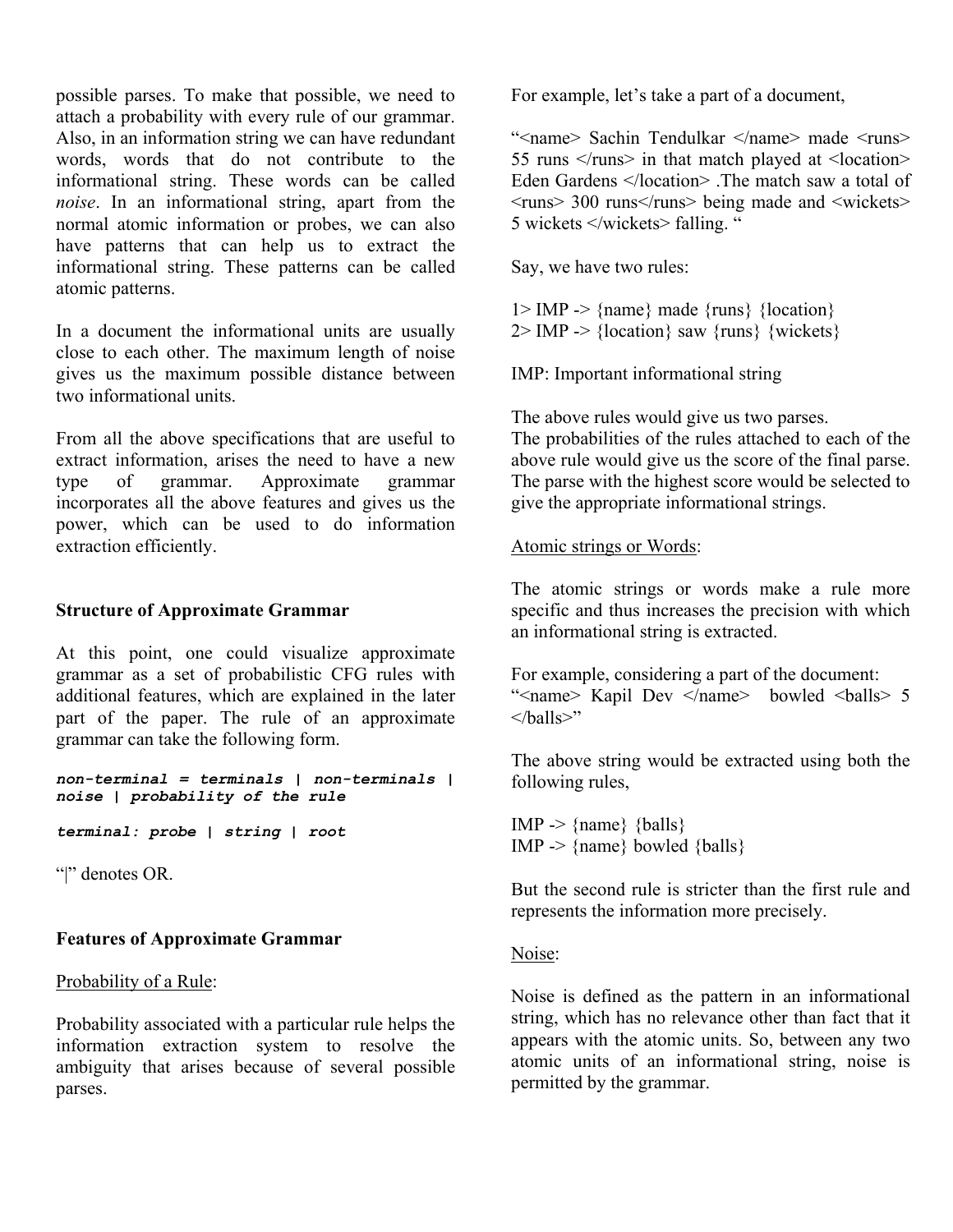For example:

Let, SN -> noise

Then, we give a rule as

 $IMP \rightarrow \{name\} SN$  bowled SN  $\{balls\}$ 

We can specify the minimum and maximum lengths of the noise; this tells us how near or far can the two atomic units or atomic patterns in an informational string are. Roughly speaking, noise cushions the occurrence of the terminals and non-terminals of a grammar production.

So, if  $SN \rightarrow noise$ ; minlength=0, maxlength=20

Then, there could be a maximum of 20 characters between {name} and "bowled" as well as between "bowled" and {balls} in the above rule as shown seperated by a semicolon.

#### Terminals:

The terminals can be divided into either of the following categories. The attribute 'cat' denotes the category.

a) Probe: Type of the annotated strings representing the atomic information.

Example: <probe cat="player\_name">

b) String: A particular string the user is expecting to be in the extracted information.

Example: <string cat="cent" word="century">

c) Root: A special type of type "string" where the user can specify the root-word. Words in the target document having the morphological root as mentioned fall into this category.

Example: <root cat="score" r-word="make" | "hit" | "score"  $>$ 

Then the rule: *IMP-> player\_name score cent*; where 'player name', 'score' and 'cent' are the category names of the terminals as shown above, would capture the informational string,

"<player\_name>Tendulkar</player\_name> <score>made</score> a <cent>century</cent>.

Note: For the sake of simplicity, NOISE is not mentioned in the above rule. When NOISE is not mentioned, it is assumed to be there by the parser.

#### Scoring a Parse:

Each terminal is associated with a particular confidence with which it has been extracted.

Scoring a parse tree takes into account the probability of the rule and the scores of its child nodes.

Score of a terminal = Confidence with which a terminal is extracted.

Score of a node of a parse tree = Prob. Of rule \* Average score of Child nodes

#### Example:

Given P-CFG's S-> NP VP ; prob=0.9  $NP \rightarrow det n$ ; prob=0.7  $VP \rightarrow$  v det n; prob=0.6

And for the sentence

"The old man the boats"

Rules from the dictionary

Det  $\rightarrow$  "the"; conf= 0.9 Adj  $\sim$  "old"; conf=0.6  $N >$  "old" ; conf=0.3  $N \rightarrow$  "man"; conf=0.7 V -> "man" ; conf=0.25  $N \rightarrow$  "boats"; conf=0.8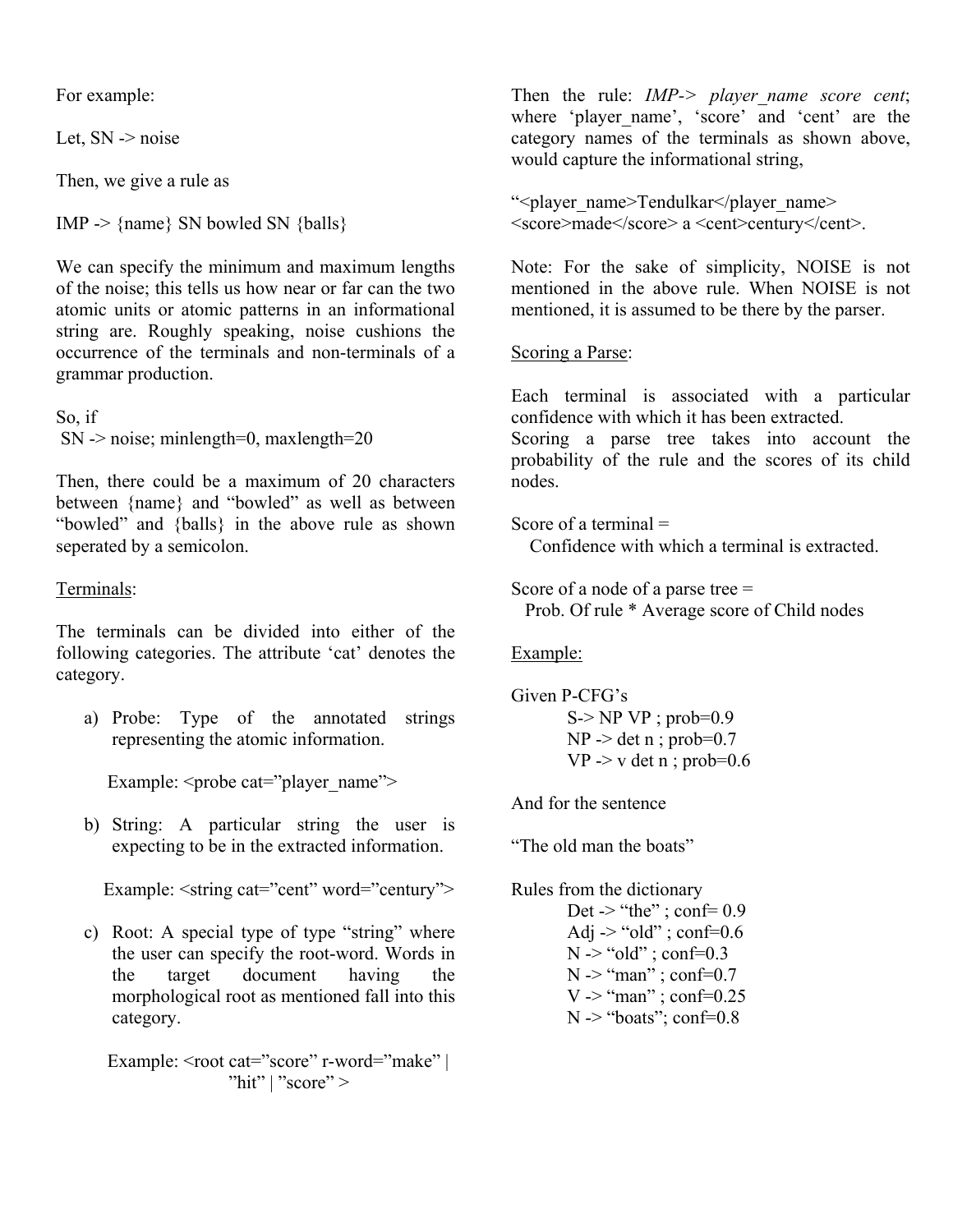### Generated Tree



(Figure2. Generated Parse Tree for the given example)

#### **Advantages of using Approximate Grammars**

#### Resolving Ambiguity:

The score of a given parse gives the information extraction system, the power to select the appropriate parse from the several possible parses.

The following examples explain the above:

• Consider a piece of document, "B.A. Ambedkar is highly honored in India."

The probes would tag the above in two possible ways.

One interpretation is,

"<degree> B.A</degree> Ambedkar is highly honored in <country> India </country>"

Note that the production,

IMP  $\rightarrow$  {degree} honored {country}; is not a faulty production because it is valid for the following sentence: "<degree> M.Tech  $\le$  degree is honored in  $\le$  country India  $\langle$  country  $\rangle$ .

Another interpretation is,

"<name>B.A.Ambedkar</name> is highly honored in <country>India</country>"

After training a sufficiently large corpus, one would find out that the probability of the production: IMP->{name}honored {country} would have a higher probability than the production: IMP-

>{degree}honored{country}

Then, the first interpretation of the probes is taken to be more appropriate, assuming that the confidence of extraction of atomic units is the same.

• Given the rules,

IMP  $\rightarrow$  {country} {name}  $Prob= 0.1$  $IMP \rightarrow \{name\}$  {country} Prob=  $0.3$ 

Then for the piece of document,

"<name> Sachin Tendulkar </name> plays for <country> India </country> that is being sponsored by <name> Mr. Sahara </name>".

The informational string would be

Sachin Tendulkar plays for India.

#### Proximity of Atomic Units:

In a document, the smaller units that build a bigger unit should be close to each other. The measure of maximum length of noise helps the system to find for units that are close to one another.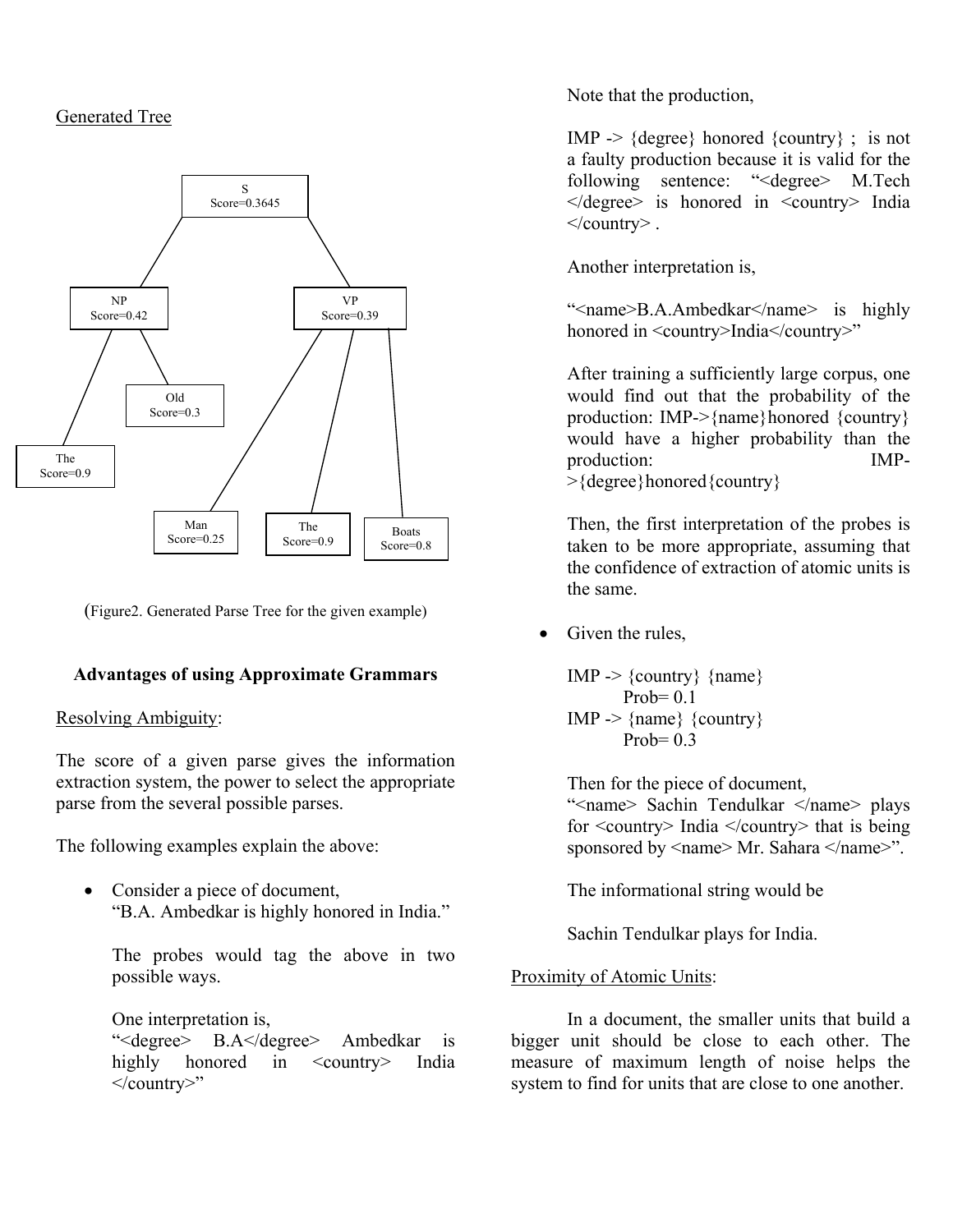For example:

Given the rules,

 $SN \rightarrow noise$ ; minlength=0, maxlength=10 IMP ->  $\{name\ SN \ \{runs\ SN \ \}$ 

And the piece of a document,

"<name> Sachin Tendulkar </name> made <runs> a duck  $\langle \text{runs} \rangle$ . Hope he does well in  $\langle$  location $\rangle$ Calcutta </location>"

The above rule will not extract any string from the above piece of document because the length of noise between the runs and location is 22 while the maximum permitted distance is 10.

#### Machine Learning:

 The machine can be used to learn the rules of approximate grammar by analyzing an annotated text. The probability of the rules and the maximum possible noise between any two atomic units is also learned. These learned rules are then applied to an unannotated text and the informational strings corresponding to the learnt rules are extracted.

#### **Implementation of Approximate Grammars**

Chart Parsing: Chart Parsing is employed to parse the text according to the rules mentioned. A bottomup approach is implemented. The algorithm of chart parsing provides an efficient way of obtaining multiple parses

The advantages of using Chart Parsing are:

- It avoids multiplication of effort.
- It provides a compact representation for 'local ambiguity'
- It provides a representation for 'partial parses'

Moreover, chart parsing provides a general framework in which alternative parsing and search strategies can be compared.

#### **Machine Learning to generate approximate grammars**

In this part of the paper, we discuss how we achieved the generation of an approximate grammar by learning patterns from a set of tagged documents. Depending on the value of a parameter, the generated rules can be mapped to the extent of generality of the patterns exhibited in the document.

#### a) Clustering of the patterns

As a primary step, the patterns of the informational strings given are clustered on the same sequence of their tags. Now, for each individual cluster, we aim to generate probabilistic grammar rules whose sum adds up to 1.

#### b) Generating grammars for a specific cluster

Now that we have the set of informational strings following a specific pattern of occurrence of the atomic probes, we compute the TRI-data for the cluster. This data contains the TRI-frequency of every consecutive atomic probes. The TRI-frequency can be defined as the number of times the subpattern <probe1> "string" <probe2> has occurred in the cluster. The new set of stricter rules is generated by taking combinations of the various tag offsets found in the cluster. Note that , in the above mentioned general pattern, "string" can be null.

Consider the following example,

1.  $\langle 1 \rangle$   $\langle 1 \rangle$   $\langle 2 \rangle$   $\langle 2 \rangle$   $\langle 2 \rangle$   $\langle 3 \rangle$   $\langle 4 \rangle$   $\langle 5 \rangle$   $\langle 6 \rangle$   $\langle 7 \rangle$   $\langle 7 \rangle$   $\langle 6 \rangle$   $\langle 7 \rangle$   $\langle 7 \rangle$   $\langle 8 \rangle$   $\langle 6 \rangle$   $\langle 7 \rangle$   $\langle 8 \rangle$   $\langle 7 \rangle$   $\langle 8 \rangle$   $\langle 7 \rangle$   $\langle 8 \rangle$   $\langle 8 \rangle$   $\langle 1 \rangle$   $\$ runs $\langle$ runs $\geq$  in the match  $\langle$ IMP $\rangle$ 

2. <IMP> <name>Sachin</name> made  $\langle \text{runs} \rangle$  56 $\langle \text{runs} \rangle$  before dawn  $\langle \text{IMP} \rangle$ 

```
3. <IMP> <name>Laxman</name> made 
\langle \text{runs} \rangle 34\langle \text{runs} \rangle at the end of the innings \langle \text{IMP} \rangle.
```
Corresponding TRI data.

 $\langle$ name $\rangle$  "hit"  $\langle$ runs $\rangle$  - 1  $\langle$ name $\rangle$  "made"  $\langle$ runs $\rangle$  - 2  $\langle$ runs $>$  "match"  $\langle$ IMP $> -1$  $\langle \text{runs} \rangle$  "dawn"  $\langle \text{MPP} \rangle$  - 1  $\langle$  =  $\langle$  1  $\rangle$  =  $\langle$  1  $\rangle$  =  $\langle$  1  $\rangle$  =  $\langle$  1  $\rangle$  =  $\langle$  1  $\rangle$  =  $\langle$  1  $\rangle$  +  $\langle$  1  $\rangle$  +  $\langle$  1  $\rangle$  +  $\langle$  1  $\rangle$  +  $\langle$  1  $\rangle$  +  $\langle$  1  $\rangle$  +  $\langle$  1  $\rangle$  +  $\langle$  1  $\rangle$  +  $\langle$  1  $\rangle$  +  $\langle$  1  $\rangle$  +  $\langle$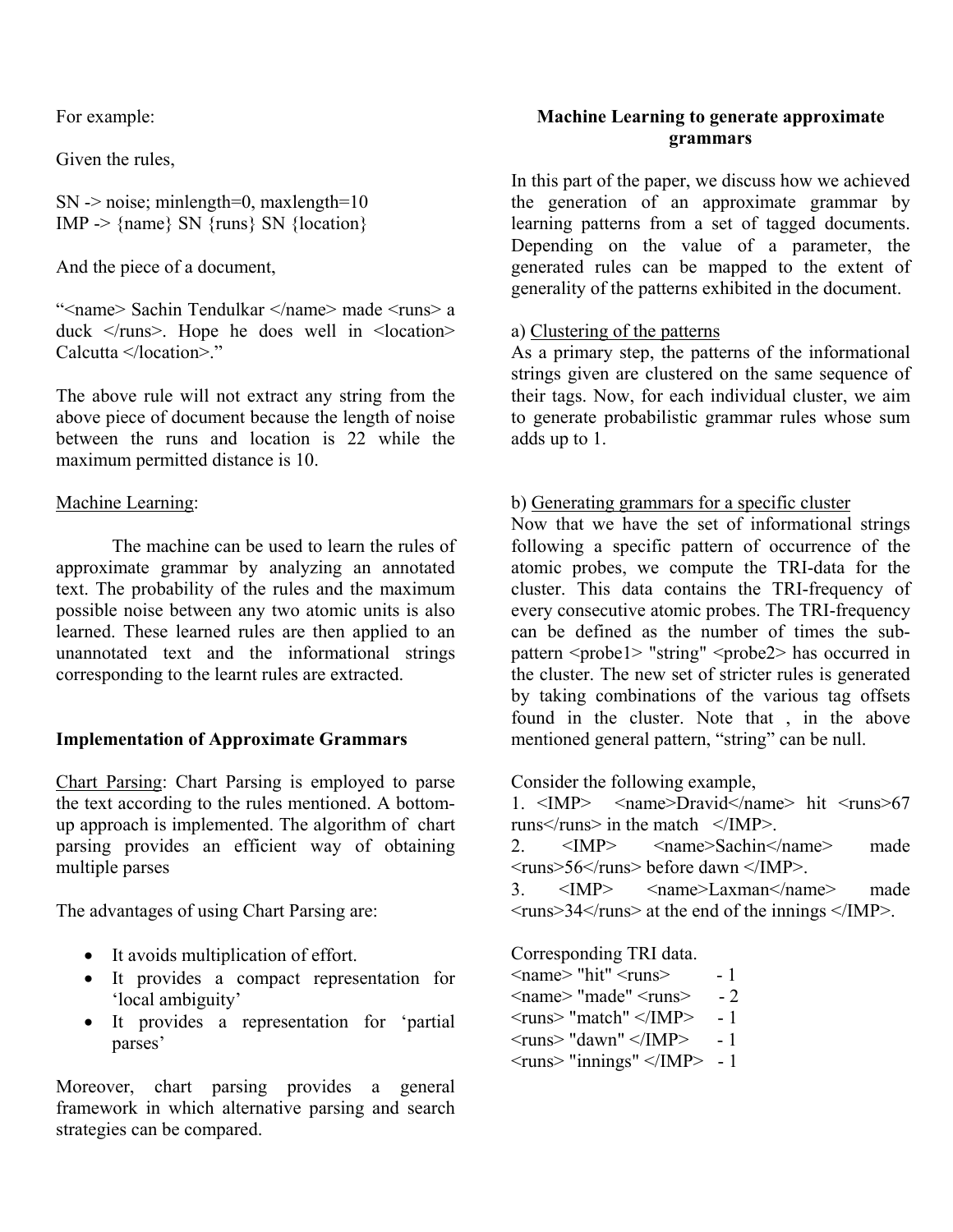Generated CFG's

1.IMP - $>$   $\leq$ name $>$  NOISE  $\leq$ runs $>$  prob=0.5 2.IMP  $\rightarrow$   $\leq$  name $\geq$  "hit"  $\leq$  runs $\geq$  "match" prob=0.0555  $3.$ IMP ->  $\le$ name> "hit"  $\le$ runs> "dawn" prob=0.0555 4.IMP -> <name> "hit" <runs> "innings" prob=0.0555 5.IMP -> <name> "made" <runs> "match" prob=0.1111 6.IMP -> <name> "made" <runs> "dawn" prob=0.1111 7.IMP -> <name> "made" <runs> "innings" prob=0.1111

Note: For the sake of simplicity, NOISE is not mentioned in the above rule. When NOISE is not mentioned, it is assumed to be there by the parser.



(Fig 3. Generating P-CFG's by machine learning)

RHO: An important parameter in P-CFG generation, which defines a threshold below which the observed patterns in question will be discarded because of their low frequency. Disposal of such patterns is important because these patterns give rise to ambiguous productions, thereby increasing the execution time.

We can extract the CFG's corresponding to the patterns observed based on a scale of generality. This can be done by filtering the TRI's above a threshold "RHO". Increasing the value of this parameter results in the generation of the patterns, which are more prevalent in the texts observed. Based on the tagged documents fed as input and the nature of the extracted information, we can fine-tune this parameter to achieve more concise and relevant results.

# **Manually specifying the rules**

The user has the flexibility to express his idea of the information, which is relevant to him through this framework of approximate grammars. In this way, the user can instruct the machine to specifically extract a particular pattern with ease.

# **Experiments and Results**

Experiments were carried out in the domain of Cricket. The texts were taken from **[www.thatscricket.com](http://www.thatscricket.com/)** website. For obtaining the annotated texts, we have made use of filters which were developed on the cricket domain. The different filters used are : player\_name, runs , wickets, balls , place, tournament, team. Training was done on 80%, and testing on the remaining 20%.

We were particularly interested in the outcome and other statistical details of the matches (individual scores of individual players, bowling performances of bowlers, partnerships, results etc.) and so we considered only the annotated parts where such information was present. Comments and other trivial informational strings regarding players were considered unimportant in our experimentation.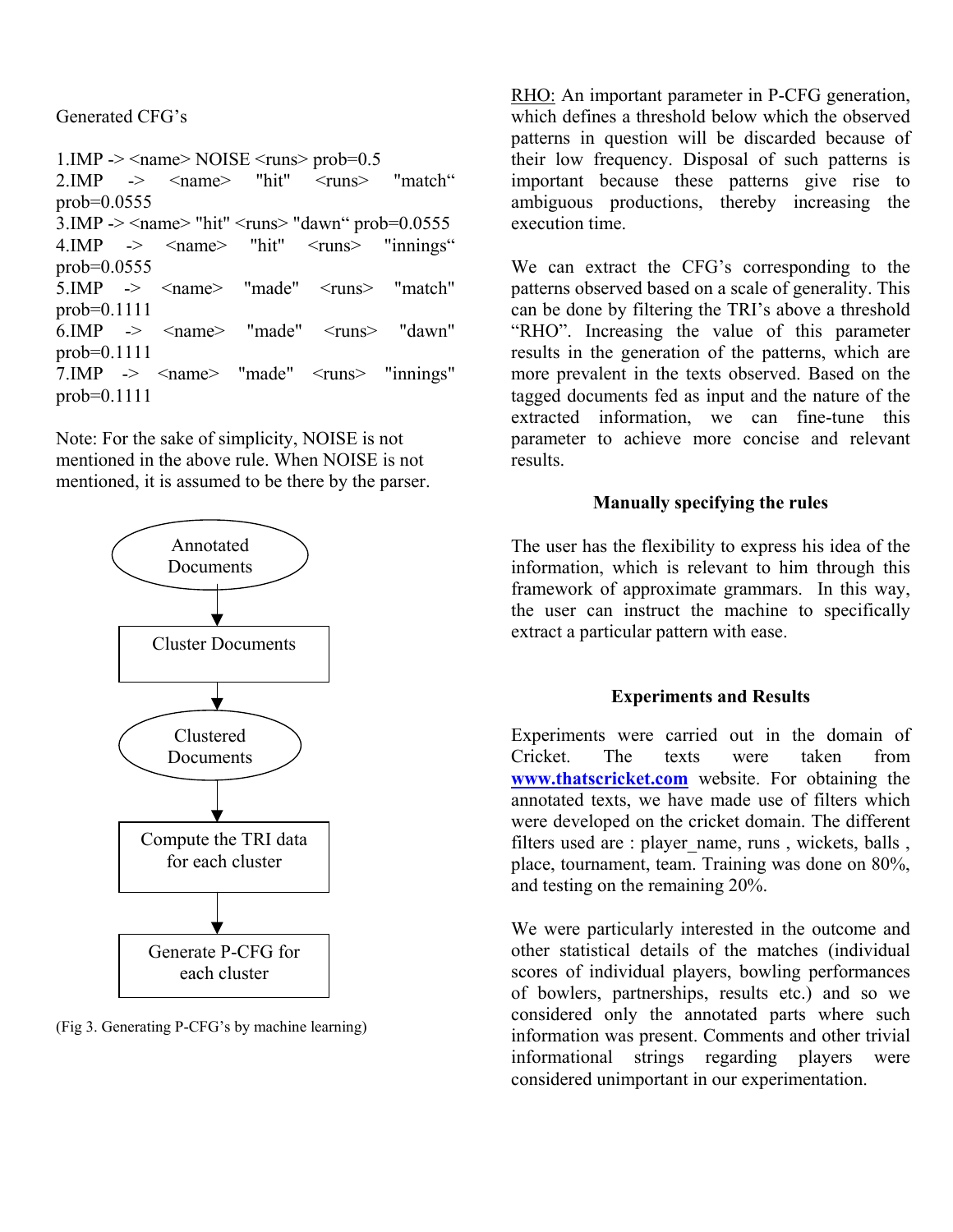#### **Evaluation**

Machine generated rules captured the essential information in the domain of cricket. Table 1. illustrates the rules specifying just the probes as nonterminals on the right-hand side of the production. Stricter versions of some of the rules might be having strings/roots as the terminals on the right hand side of the production and are listed at the end of the table 1. The probabilities of the rules mentioned are not stated because they assume different values depending on the value of RHO.

Note: For the sake of simplicity, NOISE is not mentioned between the probe non-terminals of the rules given below, but it is assumed to be there by the parser.

IMP: Extracted rules.

| IMP-> team team runs runs tment venue                     |  |  |  |
|-----------------------------------------------------------|--|--|--|
| IMP-> team player wickets runs player team runs           |  |  |  |
| IMP-> player runs balls balls team player                 |  |  |  |
|                                                           |  |  |  |
| IMP-> runs balls player wickets player player wickets     |  |  |  |
| IMP-> team runs wickets player runs player runs           |  |  |  |
| IMP-> team runs team venue                                |  |  |  |
| IMP-> team venue team runs player wickets runs player     |  |  |  |
| wickets runs                                              |  |  |  |
| IMP-> team runs player runs player runs                   |  |  |  |
| IMP-> player runs runs team runs                          |  |  |  |
| IMP-> team team wickets runs player runs runs             |  |  |  |
| IMP-> player wickets runs player wickets runs team runs   |  |  |  |
| IMP-> team runs wickets team player runs                  |  |  |  |
| IMP-> player runs player runs team balls                  |  |  |  |
| IMP-> player runs runs player runs team runs wickets team |  |  |  |
| tment venue                                               |  |  |  |
| IMP-> player runs team wickets player player              |  |  |  |
| IMP-> player runs player runs team runs runs runs         |  |  |  |
| IMP-> player team tment runs balls team runs team runs    |  |  |  |
| IMP > player team runs wickets player player wickets      |  |  |  |
| $IMP$ > player balls runs                                 |  |  |  |
| IMP-> player runs player runs                             |  |  |  |
| IMP-> player wickets                                      |  |  |  |
| IMP-> player "haul" team "beat" team                      |  |  |  |
| IMP-> player "help" team "beat" team                      |  |  |  |
|                                                           |  |  |  |
| IMP-> team "regroup" player "bowl" player "ball"          |  |  |  |
| IMP-> team "regroup" player "paceman" player "ball"       |  |  |  |
| IMP-> team "open" player "bowl" player "ball"             |  |  |  |
| IMP-> player "hit" runs "keeper" player "wack" runs       |  |  |  |

(Table 1: Machine generated rules for the domain of cricket)

Evaluation Metric:

Correctly extracted INF Precision = ------------------------------ Total extracted INF Correctly extracted INF Recall = -------------------------------------- Total number of correct INF

INF: Informational Strings

| <b>RHO</b> | <b>Precision</b> | Recall |
|------------|------------------|--------|
| 0.30       | 78               | 98.6   |
| 0.25       | 77.8             | 100    |
| 0.20       | 76.4             | 99.1   |
| 0.15       | 75.4             | 99.3   |

(Table 2: Results of the experiments)

Table.2 shows the results obtained after extracting the informational strings in the rest 20% of the corpus.

#### **Error Analysis**

The misclassification of the probes in the training set brought down the precision to some extent.

Consider the piece of misclassified text:

 $\langle$ player name> Hosts Hyderabad  $\langle$ player name> bundled out  $\langle$  place> Kerala  $\langle$  place> at the <player\_name>Gymkhana </player\_name> grounds.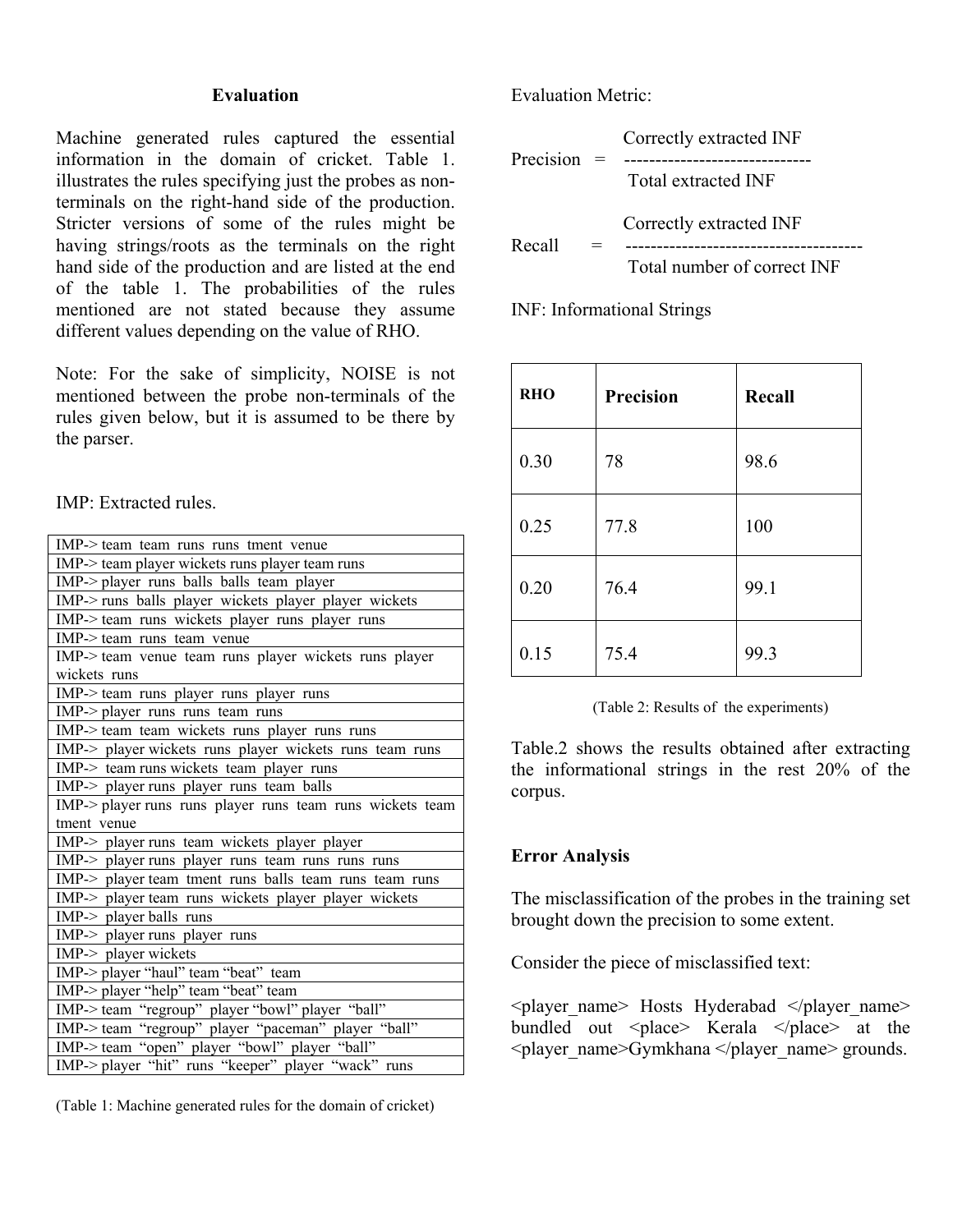The above annotated text would generate the production:

IMP->player\_name place player\_name;

And eventually, the above production would extract the informational string:  $\langle$ player name> Patel  $\langle$  player name> stunning debut at the  $\langle$  place> Lords  $\langle$  place> came as a blow to  $\langle$  player name> Nasser Hussain </player\_name>.

The extracted informational string was not considered to be a valid one because we were specifically looking for outcome and other statistical details in a match played.

 By increasing the value of RHO, we could eliminate the faulty productions generated after machine learning of the training set. Unfortunately, in this process we also lost some important productions because the frequency of some patterns in the training set which occurred in the testing set were very less.Cases where RHO value was less, some valid informational strings were later discarded in the parsing process because of their low score value in the parsing process. This is because another ambiguous competitor of that production had higher frequency in the training set.

# **Conclusion**

In this paper, we have proposed a framework to extract information efficiently and conveniently, considering the user's specifications and the loosely structured document in view. The machine learning algorithm to learn the rules of approximate grammars is giving good results as experimented.

#### **Future Work**

We would like to categorize the informational strings into separate categories and train the system to obtain the Approximate Grammar rules for each of the categories. This would enable us to identify the category of the resultant Parse and thus would be more precise.

#### **Acknowledgement**

Details to be given after blind reviewing is over.

#### **References**

- Briscoe, T. & Carroll, J. [1996], ``Automatic Extraction of Subcategorization from Corpora,''MS , <http://www.cl.cam.ac.uk/users/ejb/>.
- Carroll, Glenn and Eugene Charniak, Split-Corpus Grammar Learning from Tagged Texts, Computer Science Department Tech Report CS-94-08.
- Carroll, Glenn and Eugene Charniak, Learning Probabilistic Dependency Grammars from Labeled Text, Proceedings from AAAI Fall Symposium on Probabilistic Approaches to Natural Language, AAAI Press, Cambridge, MA 1992.
- Carroll, Glenn and Eugene Charniak, Two Experiments on Learning Probabilistic Dependency Grammars from Corpora, Proceedings from AAAI-92 Workshop Program, AAAI Press, San Jose, CA, 1992.
- Charniak, E.[1993], Statistical Language Learning,MIT, Cambridge, MA."Parsing with Context-free Grammars and Word Statistics", Department of Computer Science,Brown University, Technical Report CS-95-28.
- S.Soderland "CRYSTAL: Learning Domain-Specific Text Analysis Rules".
- Dan Klein and Christopher D. Manning. An  $O(n^3)$  Agenda-Based Chart Parser for Arbitrary Probabilistic Context-Free Grammars. Stanford Technical Report dbpubs/2001-16, 2001.
- Daniel H. Younger. 1967. Recognition and parsing of context free languages in time  $n<sup>3</sup>$ . Information and Control, 10:189--208.
- Doug Arnold- "Chart Parsing"
- W.G.Lehnert, C.Cardie, D.Fisher, J.McCarthy, E.Riloff, S.Soderland "Evaluating an Information Extraction System".
- Fabio Ciravegna ,"Learning to tag for Information Extraction from Text" .